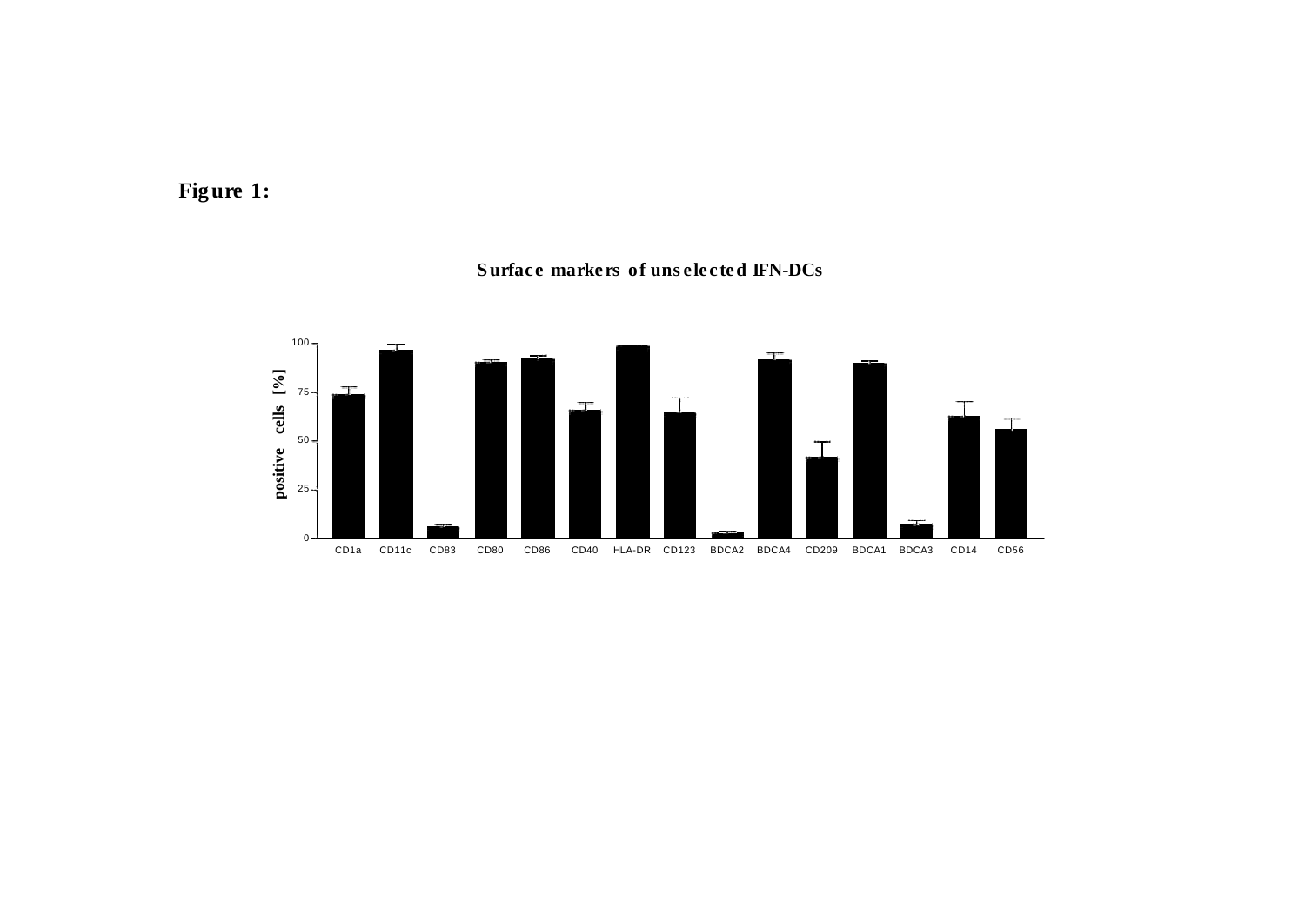



### Representative FACS analysis of CD56+ IFN-DCs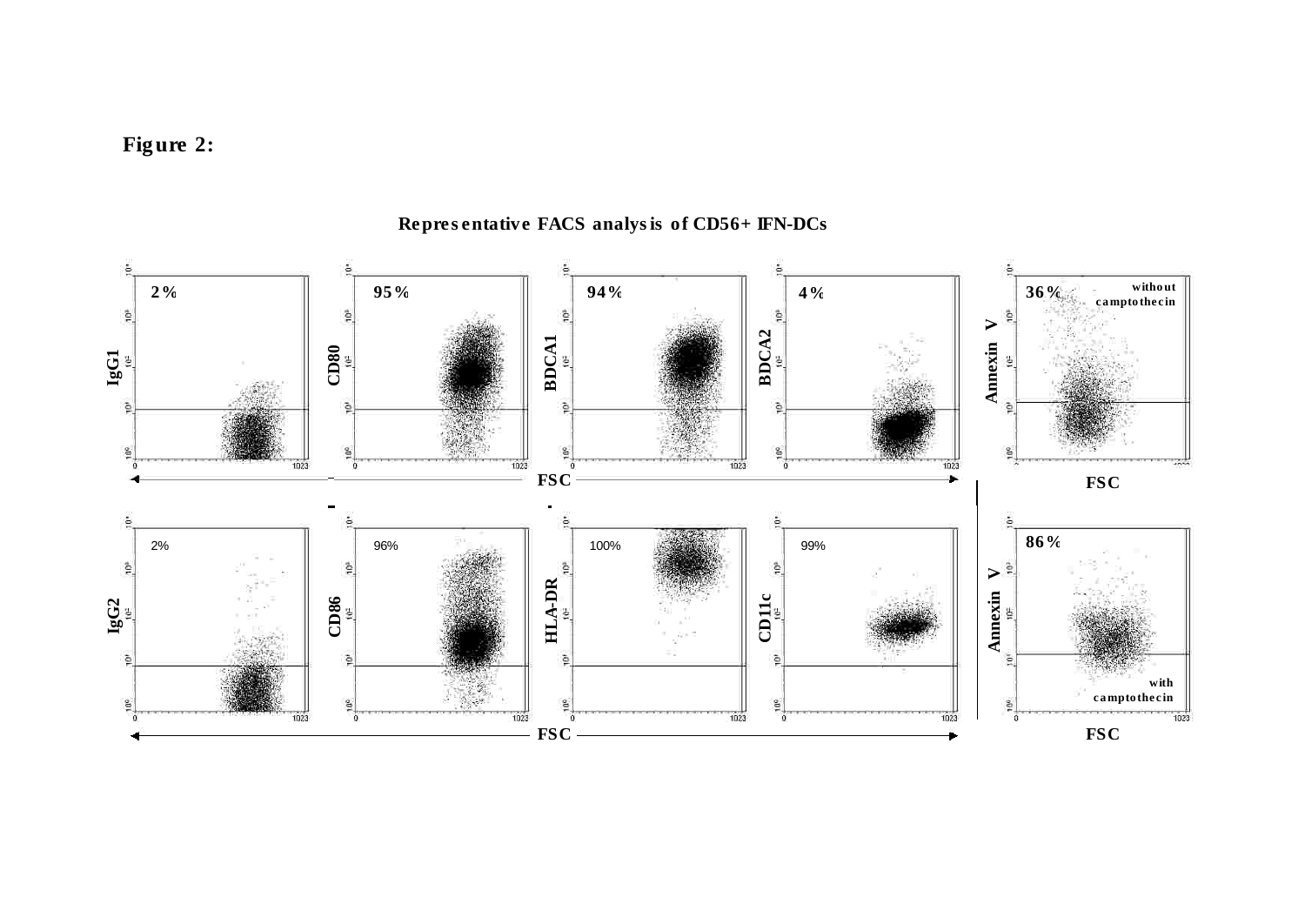**Figure 3:**

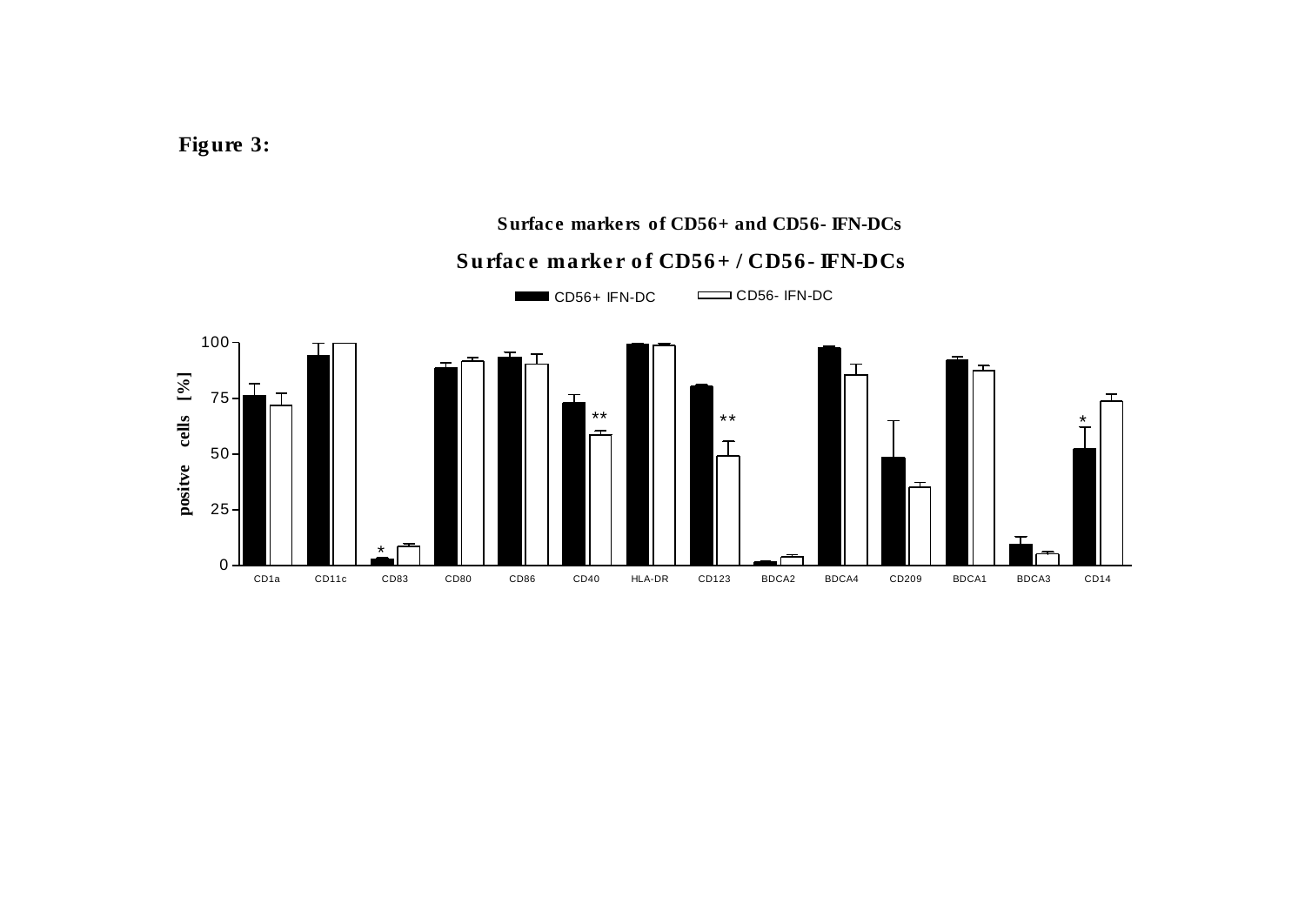

 $\mathcal{A}^{\mathcal{A}}$ 

 $\mathcal{L}_{\mathcal{A}}$ 



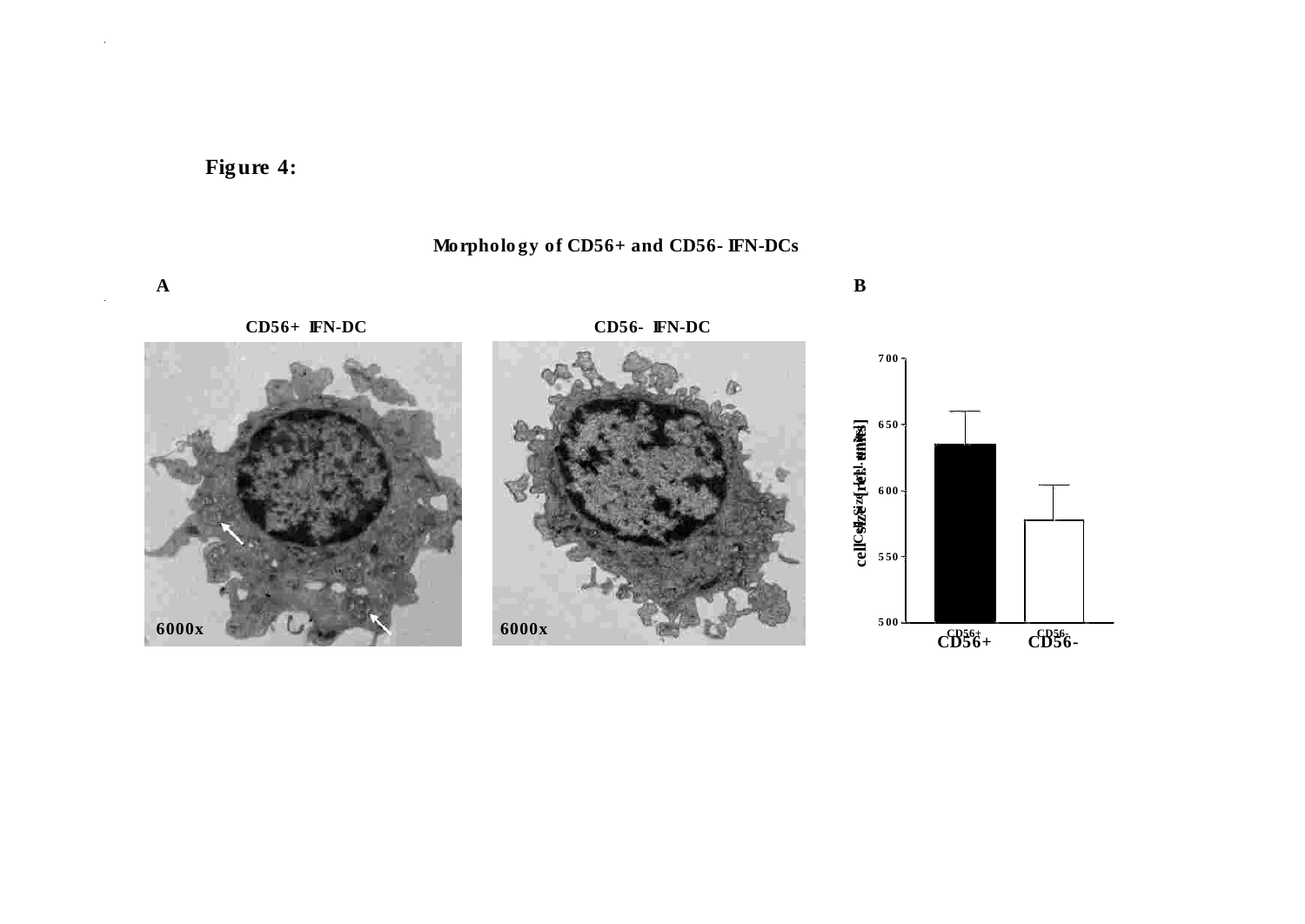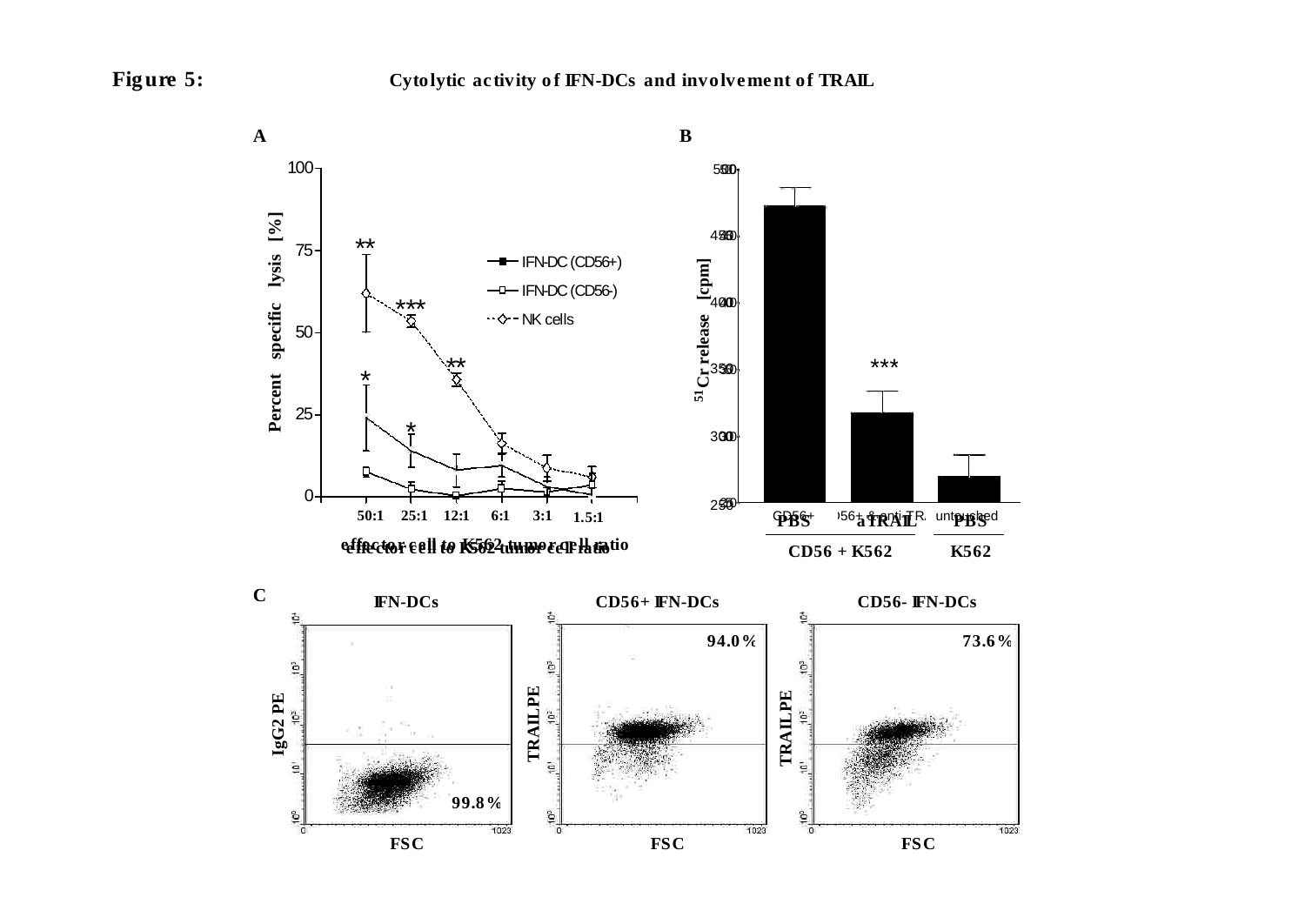# **Figure 6**

**A B** 182  $50 -15$ **FSC FSC**  $\bar{1}$  $40 -$ **CD56+**  $\Box$ CD56-**IL-12 [pg/ml]** 30  $\frac{10^{8}}{10^{8}}$  **lubber lubber lubbers lubbers lubbers lubbers lubbers lubbers lubbers lubbers lubbers lubbers lubbers lubbers lubbers lubbers lubbers lubbers lubbers lubbers lubbe**  $=$   $\frac{10^{6}}{10^{6}}$ "וּםי  $10^{1}$  $10^3$  $10*$ **IFN-g FITC**  $\hat{\mathbf{e}}$ ò **65.2%** 20  $\stackrel{\scriptscriptstyle\shortparallel}{\scriptscriptstyle \ominus}$ **BDCA1 -PE CD56-PerCP**  $10 -$ **34.8%**  $rac{6}{10^6}$  $\Omega$  $\frac{10!}{10^2}$  **IFN-g FITC** DC 1:50 1:25  $10<sup>1</sup>$ 10'  $10^{3}$  $111$ **IFN-g FITC IFN-g DC to K562 c ell ratio**

**Cytokine analysis o f IFN-DCs**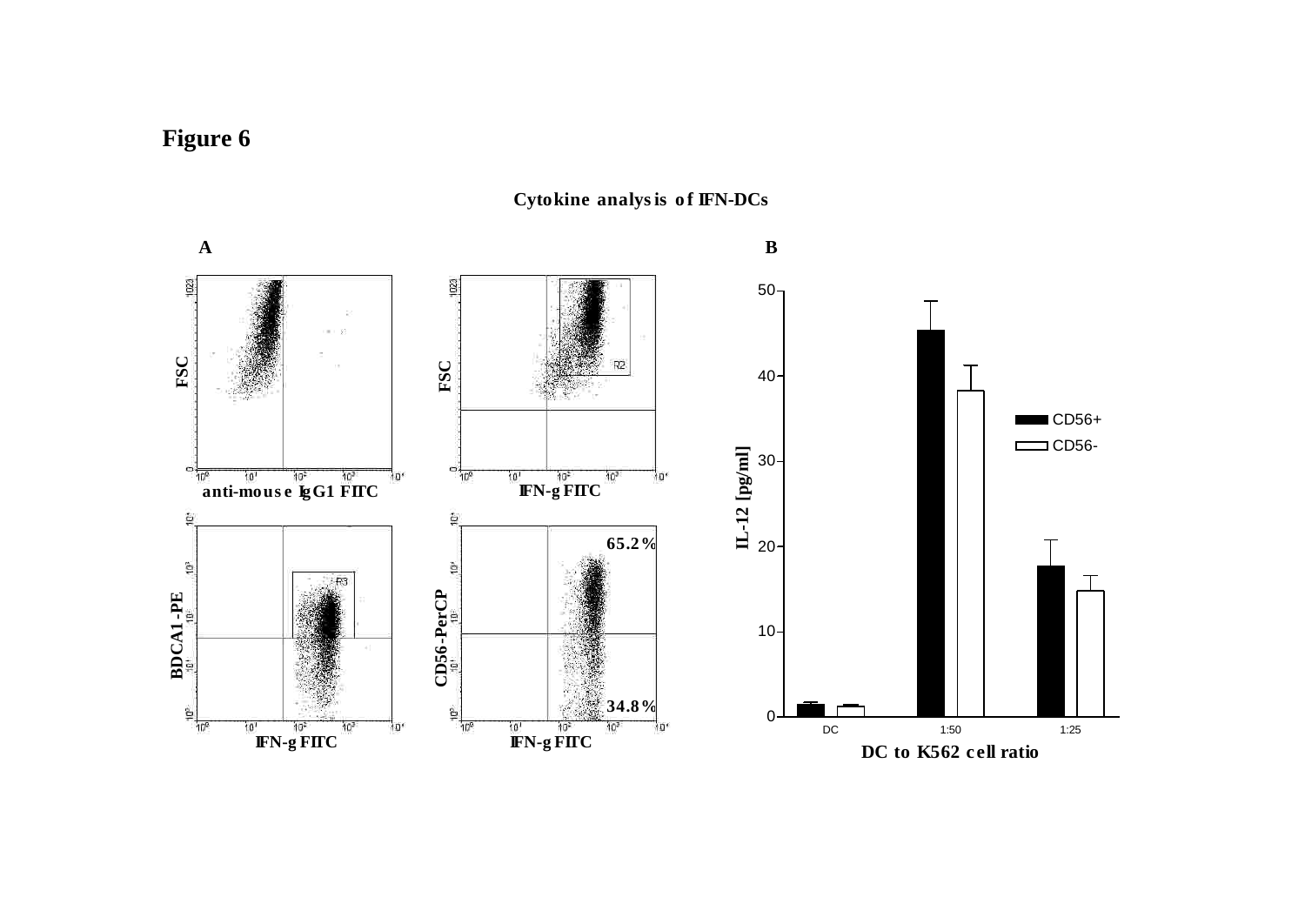

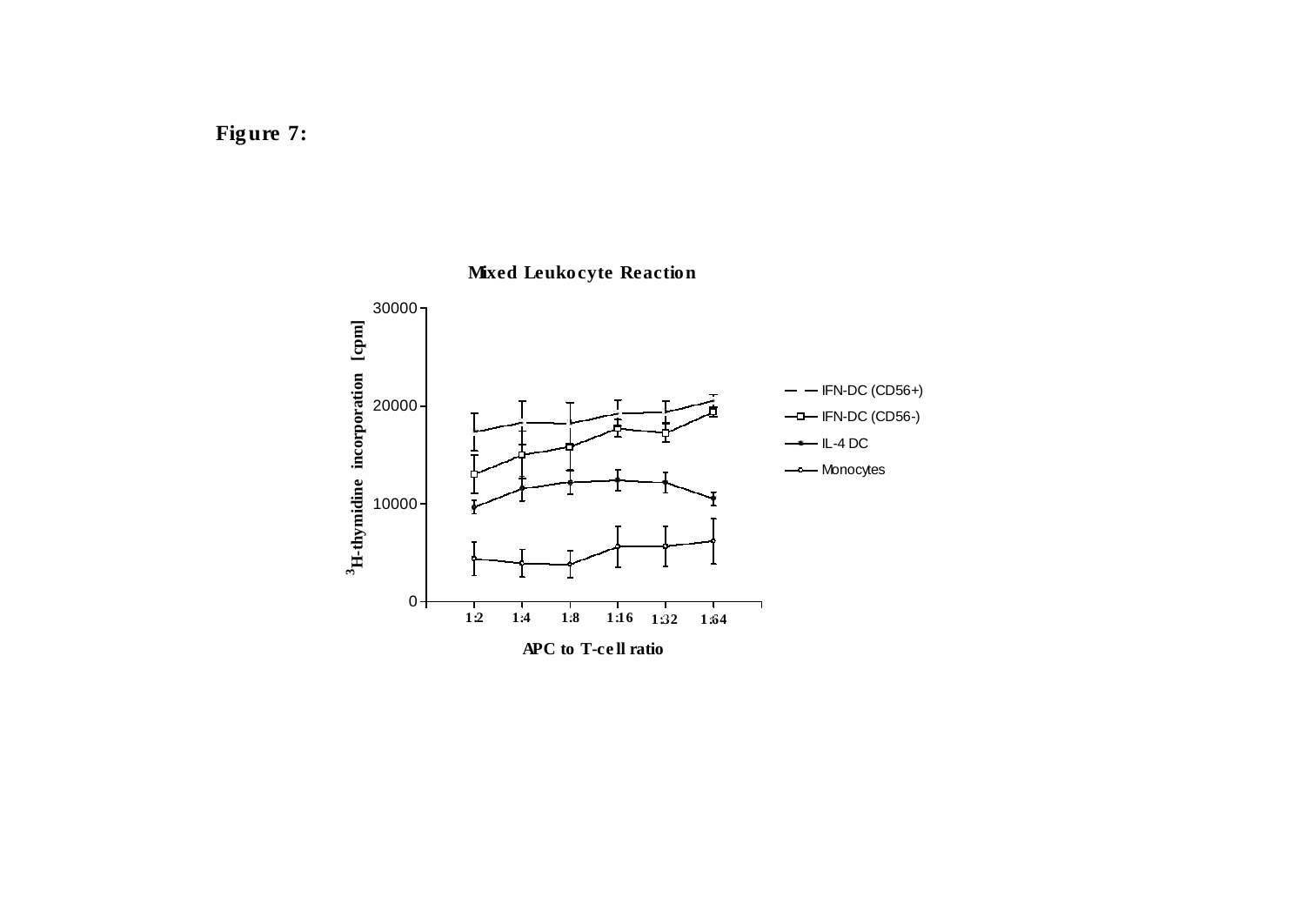# Figure 8:



## Delayed-type hypersensitivity skin reaction and computed tomography

 $\mathbf{B}$